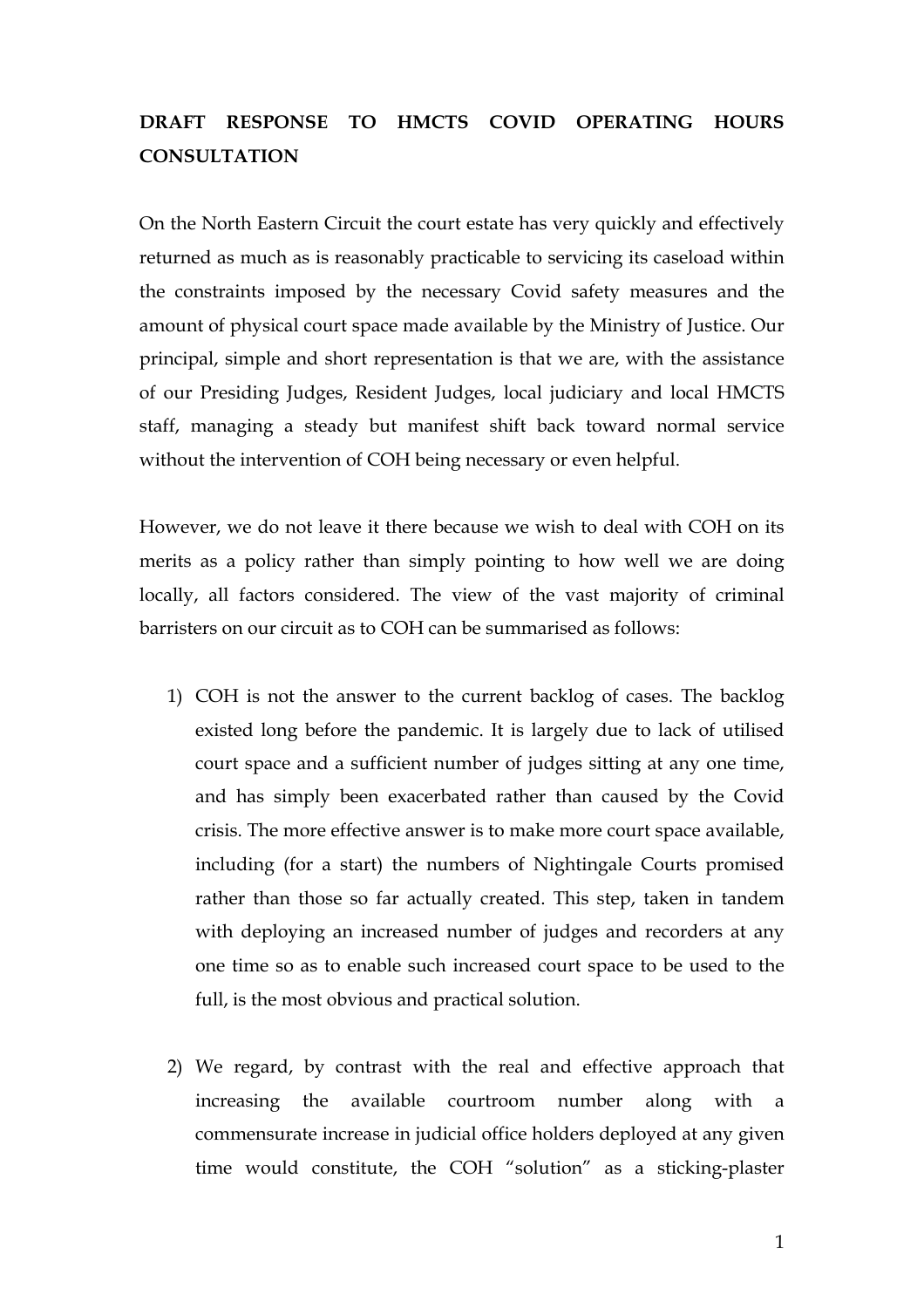approach, with limited benefits as against heavy costs, not least in undermining rather than promoting diversity within the Bar. We see, for example, that in the consultation document HMCTS states the *"additional capacity from COH…is an estimated 40 additional trials over a 4 week period for every 10 courtrooms running COH"*. Superficially this assertion – which is no more than an estimate on its own terms, presumably designed to help make the case for COH – sounds modestly impressive, until we unpack it with elementary maths. 40 trials over a 4 week period per 10 courtrooms equates to 10 trials per week per 10 courtrooms, which equates when unpacked further to one extra trial per courtroom per week. But what would be wrong with simply providing one or more extra courtrooms and available judges per court in court centres which currently have spare courtrooms and providing Nightingale courts in centres which do not?

- 3) Therefore, where the Pilot Assessment Final Report states that, *"Resident Judges felt that the COH pilot may be a useful tool for increasing capacity for sites which have more Judges than available court rooms"*, we suggest the infinitely better answer is to increase the number of Nightingale courts, in line with the sort of number promised by government months ago, in addition to using existing courtrooms around the country which are currently lying empty. We acknowledge that this approach may cost more money, although the extent of the greater expense would have to be quantified in a way that takes account of the *"additional resource"* – as the Pilot Assessment Final Report describes it – that will have to be made available for COH itself to be viable in any event. As the Final Report itself puts it, *"Extra staff were needed to run the approach, this will need to be reflected in resourcing plans if future adoption is considered."*
- 4) Relatedly, we would make the point that on the North Eastern Circuit some of our court centres do not suffer from the problem of having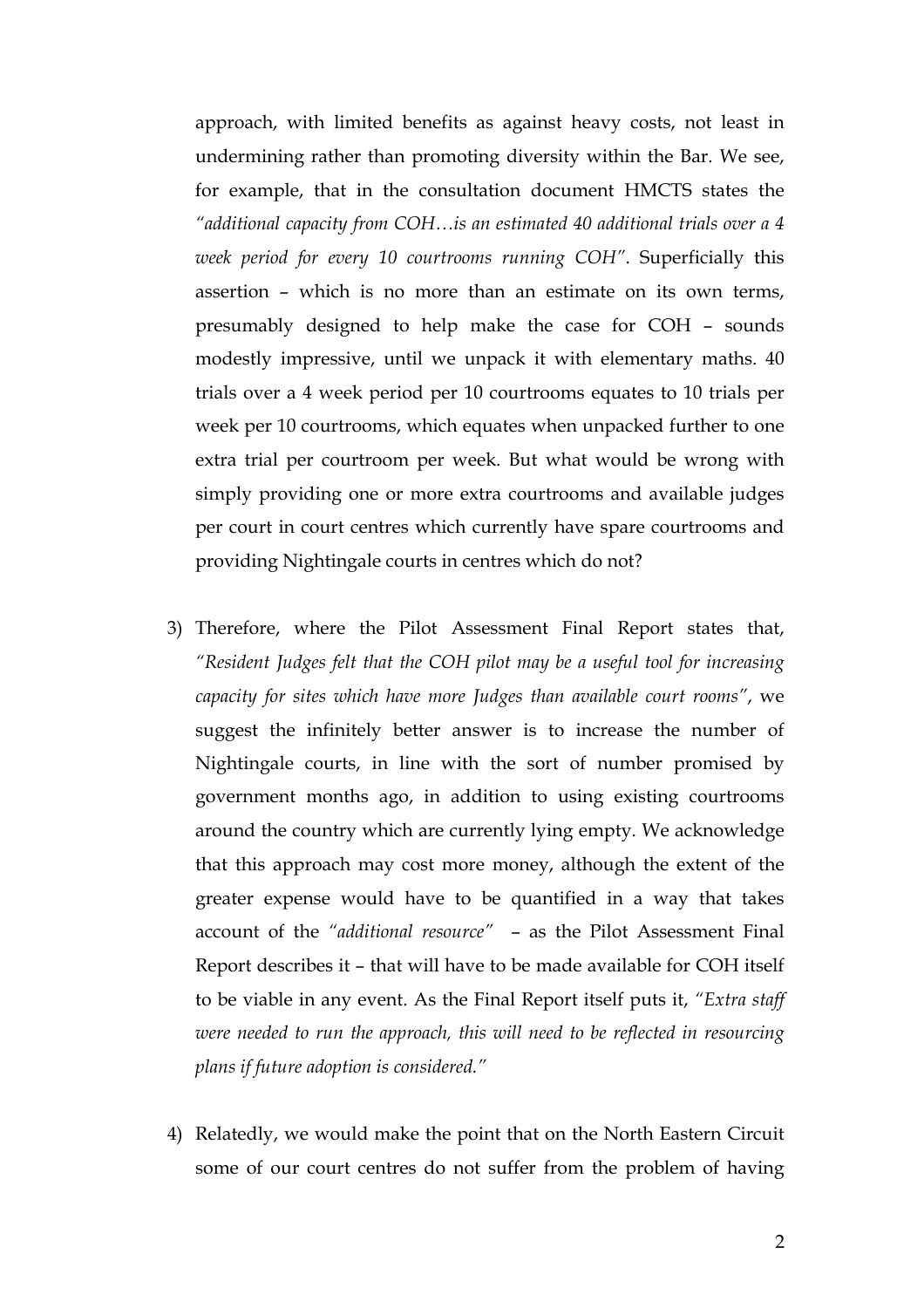more deployable judges than available courtrooms. Those court centres face the opposite problem of insufficient judicial deployment to meet the needs that currently empty courtrooms could go some way to addressing.

- 5) We make the additional observation that the cases that were run on COH during the pilot were carefully triaged to ensure that those likely to be ineffective or problematic were weeded out. The practical consequence is that the cases selected would all have either cracked on the first day or trial or have run simply and smoothly to conclusion within a short number of days irrespective of the sitting hours. Short, simple, handpicked cases and those that are foreseeably destined to crack neither prove nor test the efficacy of COH.
- 6) COH is likely to have a detrimental impact on the wellbeing of members of Circuit and their families, as well as an adverse knock-on consequence on the quality of their work. The Pilot Assessment Final Report merely scratches the surface where it states as follows: *"Court staff, Judges and legal professionals who worked the PM court reported arriving home later in the evening, which caused many to feel that their work/life balance had been negatively impacted".* Many members of Circuit have arranged their personal and family lives in such a way that is incompatible with what would effectively be shift work. To have COH imposed on them will likely cause upheaval, anxiety and upset, all so that HMCTS can provide a fig leaf for central government to conceal the naked truth, which is that chronic underfunding is the main culprit responsible for the backlog, with the coronavirus situation merely acting as an accelerant. We do not regard this as an acceptable tradeoff.
- 7) Related to this wellbeing / family life point to some degree but arguably even more serious – COH is antithetical to the championing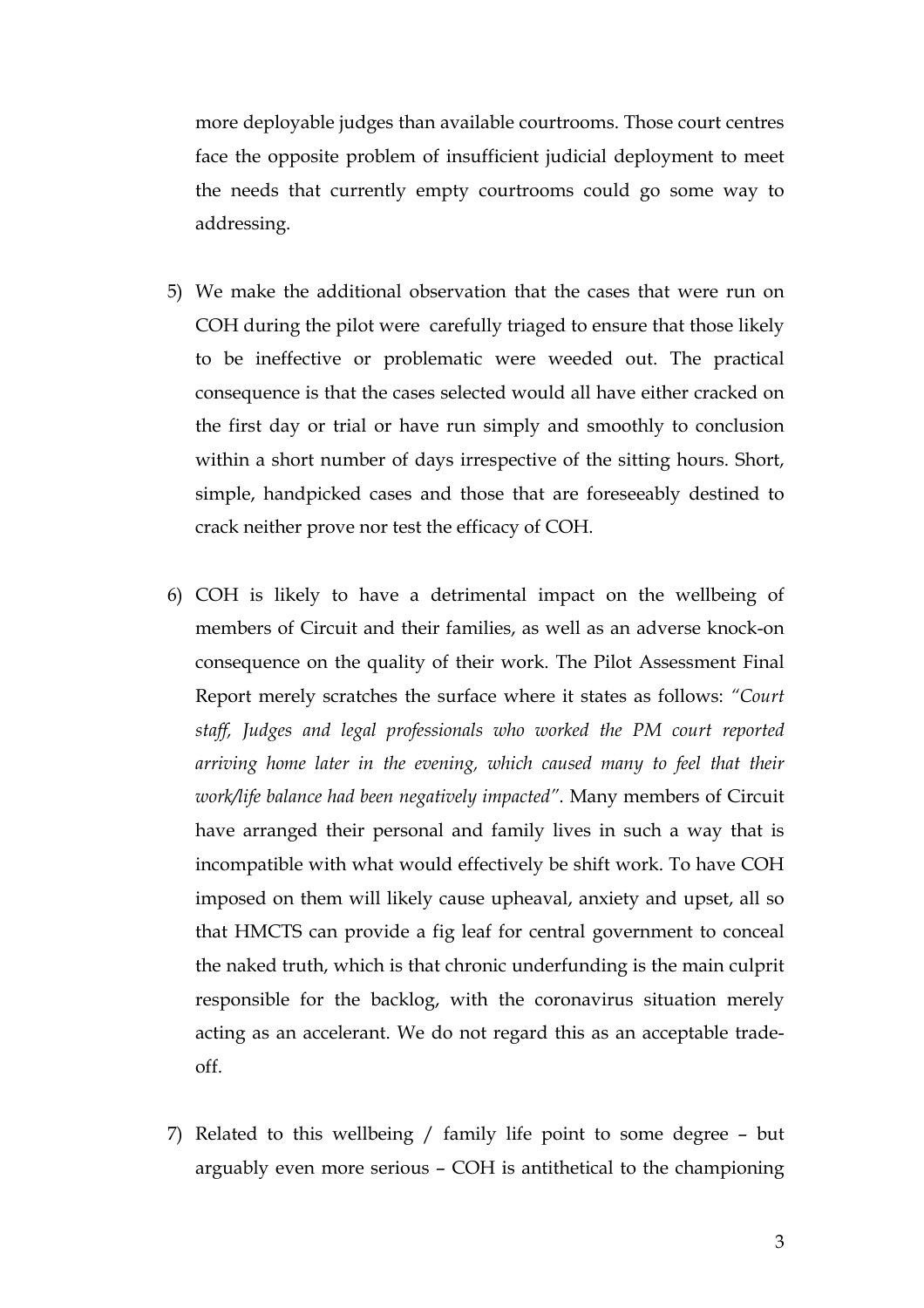of diversity and equality, which are values that most right-minded people hold dear. This is powerfully illustrated by a single example. A female member of Circuit has recently written directly to me in the following terms:

*"I am a young mother, about to return from maternity leave to resume my successful practice [at the Bar]…*

*If the court operating hours were extended, I would most likely not be able to continue my career at the Bar. The nursery provision I have secured for my child would not start early enough to accommodate pre-9.30 listings or finish late enough to accommodate sitting after 4.30pm. I would simply be pushed out of the profession, as would hundreds of other working parents at the Bar.* 

*It is well documented that women, on average, bear a greater proportion of caring responsibilities than men. Therefore extending court operating hours would discriminate directly against women barristers, not to mention female judges and and court staff.* 

*I would urge HMCTS to abandon this proposal, due to the unlawful and disproportionate effect it would have on female advocates, judges, court staff, court users and others with caring responsibilities."* 

We believe that this speaks for itself. It is no answer, as some have been heard to say behind the scenes, that nannies could be employed or alternative arrangements made. For many working mothers, there are no such alternatives: which member of the junior Criminal Bar, already struggling on the income from publicly funded cases to make ends meet, could afford a nanny? Moreover, even if they could, many will have entered the profession on the basis of court sitting hours that accommodate the kind of family life that they want, and will never for a moment have anticipated potentially being forced either to make radical (and perhaps unaffordable) changes to their family arrangements or stop being barristers altogether. And so we contend that COH will discriminate, pretty starkly and possibly unlawfully, against women and those with caring responsibilities.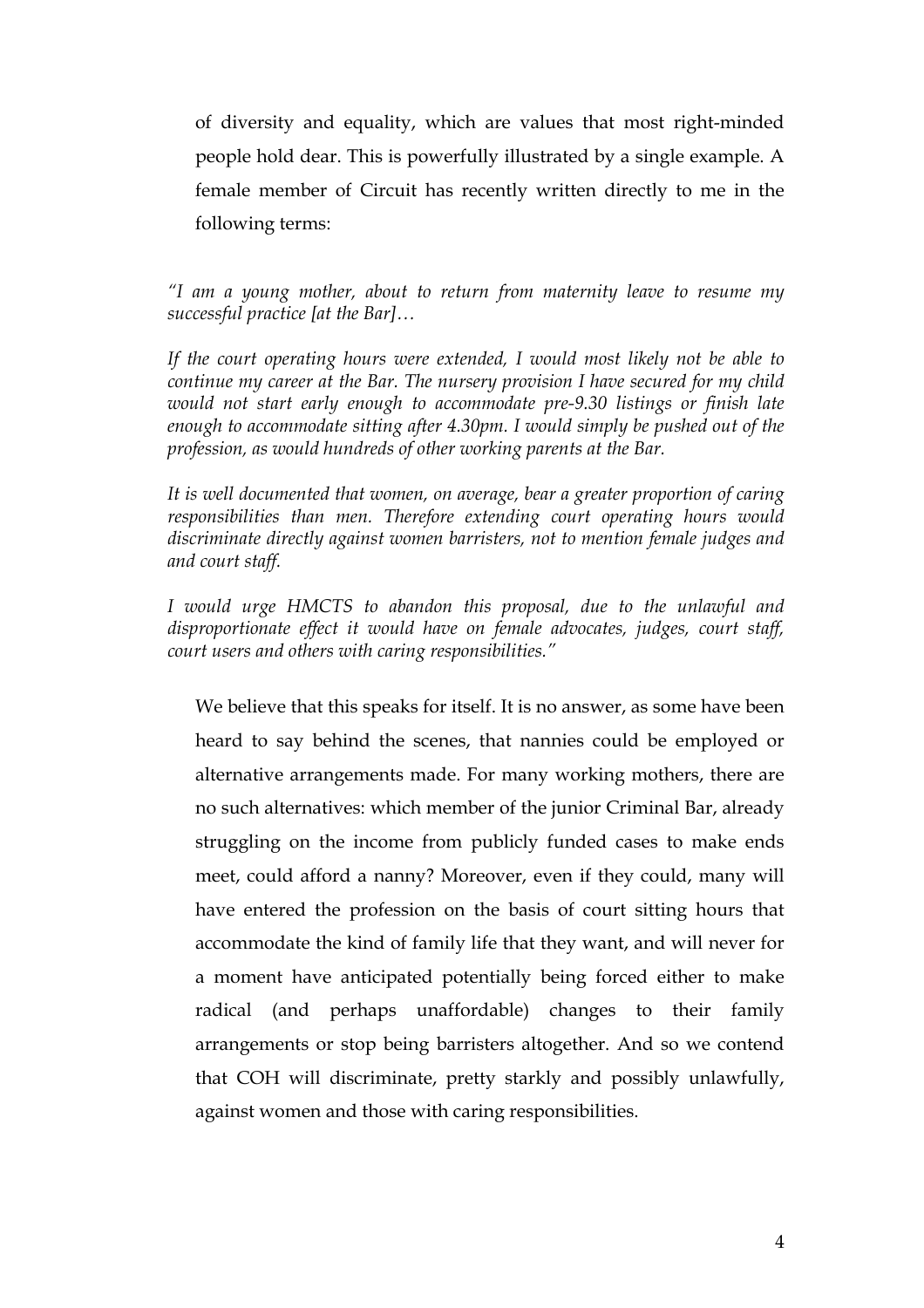- 8) The Public Sector Equality Duty (PSED) statement COVID Operating Hours for recovery in Crown Courts – denies any potential direct discriminatory effect of COH, cursorily accepts some potential indirect discriminatory effect, but then surprisingly asserts *"potential for positive impacts, linked to advancing equality of opportunity…"* The latter apparently derives from possibilities such as *"alternative public transport options for disabled people, with increased opportunities for off-peak travel, which can also benefit older and young people in particular"*. Sophistry of this magnitude does the author(s) of the PSED statement no credit and can quickly be unpicked. The proposition that COH holds no foreseeable scope for direct discrimination does not deal with the nub of the problem: whether or not the foreseeably discriminatory effect of COH is properly to be characterised as direct or indirect, the single example given above (which we respectfully suggest is likely to be echoed by barristers who are mothers with childcare responsibilities throughout England and Wales) suggests that it will be profoundly sexist in the result, and lead to some women having to leave the legal profession. Is HMCTS *really* prepared to countenance such a spectre on its watch? And the proposition that COH will potentially promote diversity because cheaper bus fares might be available to some stakeholders only needs to be articulated for it to be exposed as threadbare.
- 9) We note the results, in the consultation document, of the *"Survey of legal professional pilot participants"*. The preponderance of the feedback could, we suggest, be fairly categorised as lukewarm-to-negative: *"Overall, 20% of legal professional respondents rated their experience as either good or very good, 40% rated is as neither good nor poor, and 40% rated it as poor or very poor."* We note the disclaimer that *"[s]urvey findings represent the views of respondents only and should therefore not be generalised to all legal professionals".* We are unsure what this disclaimer is intended to convey. If it is designed to suggest that the views of 52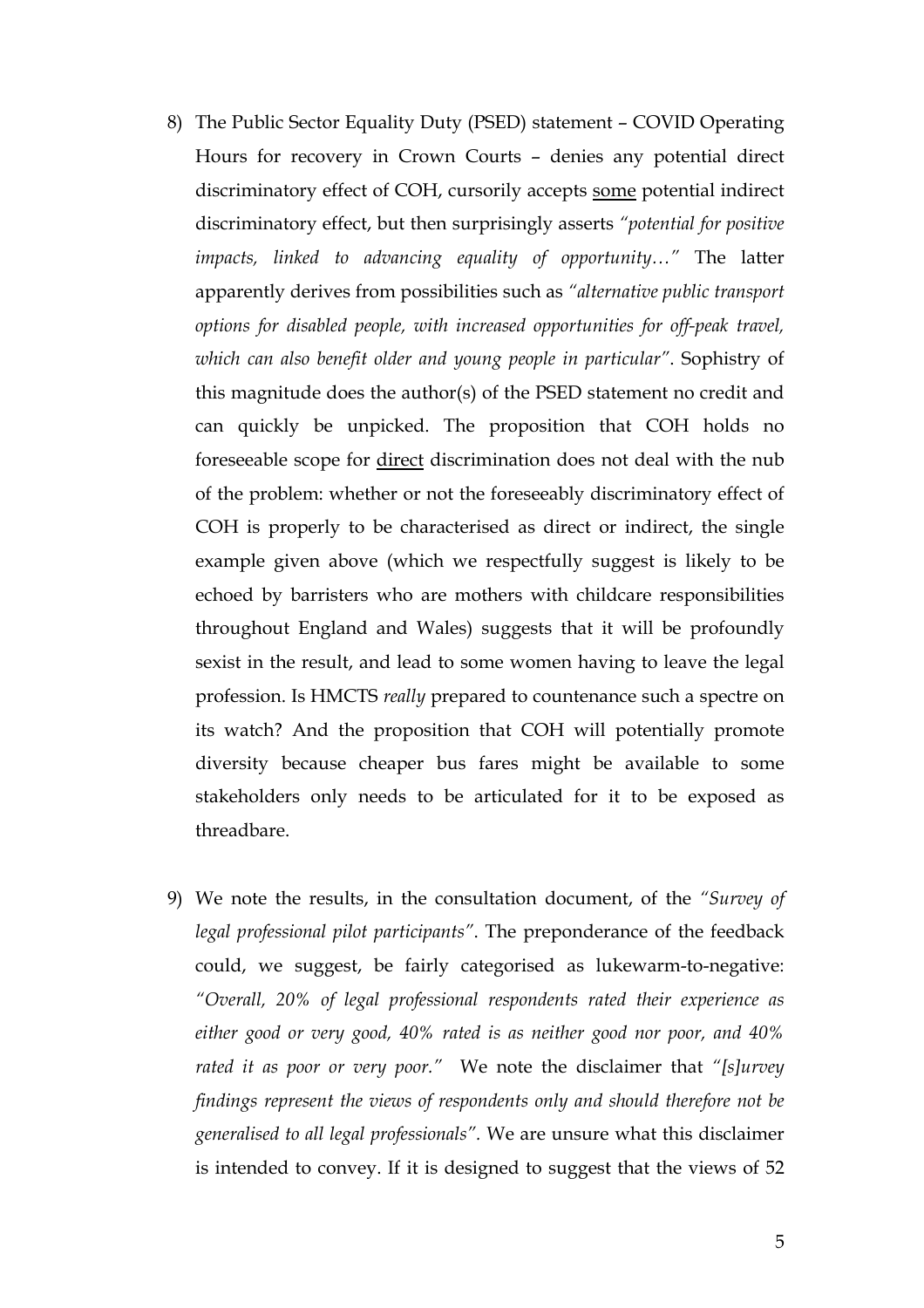respondents is not necessarily representative of the professions at large, then what are these numbers designed to illustrate? What would the author(s) be saying if these 52 had largely been supportive of the proposed scheme? However, perhaps the fairest analysis of this survey is that there is simply no evidence of a preponderance of support for COH amongst legal professionals apt to be affected by the policy, and such evidence as there is suggests the contrary.

10) We are unable to derive reassurance from the suggestion *"that COH would be a temporary measure, in response to the COVID-19 pandemic, and as such its operation would be time-limited"*. Insofar as it is purposed to be *"part of HMCTS's Crime Recovery Plan"*, we must ask rhetorically: recovery from what? The backlog of cases in the criminal justice system existed long before the world had ever heard of this virus. The Covid crisis has merely worsened a very bad pre-existing problem. So if COH is proposed as a means of addressing the backlog, once established it is likely to remain in situ for many years, unless the proposal is to bring the backlog back to pre-Covid levels then revert to conventional sitting hours across the board. That in turn would require resorting to the fiction that all was well in the criminal justice system before the pandemic and that the backlog then was acceptable but that Covid has somehow pushed it to the point where it has become unacceptable.

Drawing the strands together, we criminal practitioners on the North Eastern Circuit are determined to play our part in getting the criminal justice system back in good working order as soon as practicable. By "good working order" we do not mean simply to pre-Covid backlog levels: we mean addressing and gradually easing the entire backlog to a point where criminal trials can be diarised and then disposed of in a timely fashion, in fairness to all involved. But that will only be achieved by making more courtrooms available and deploying more judges at any given time. COH, by contrast, is a sticking